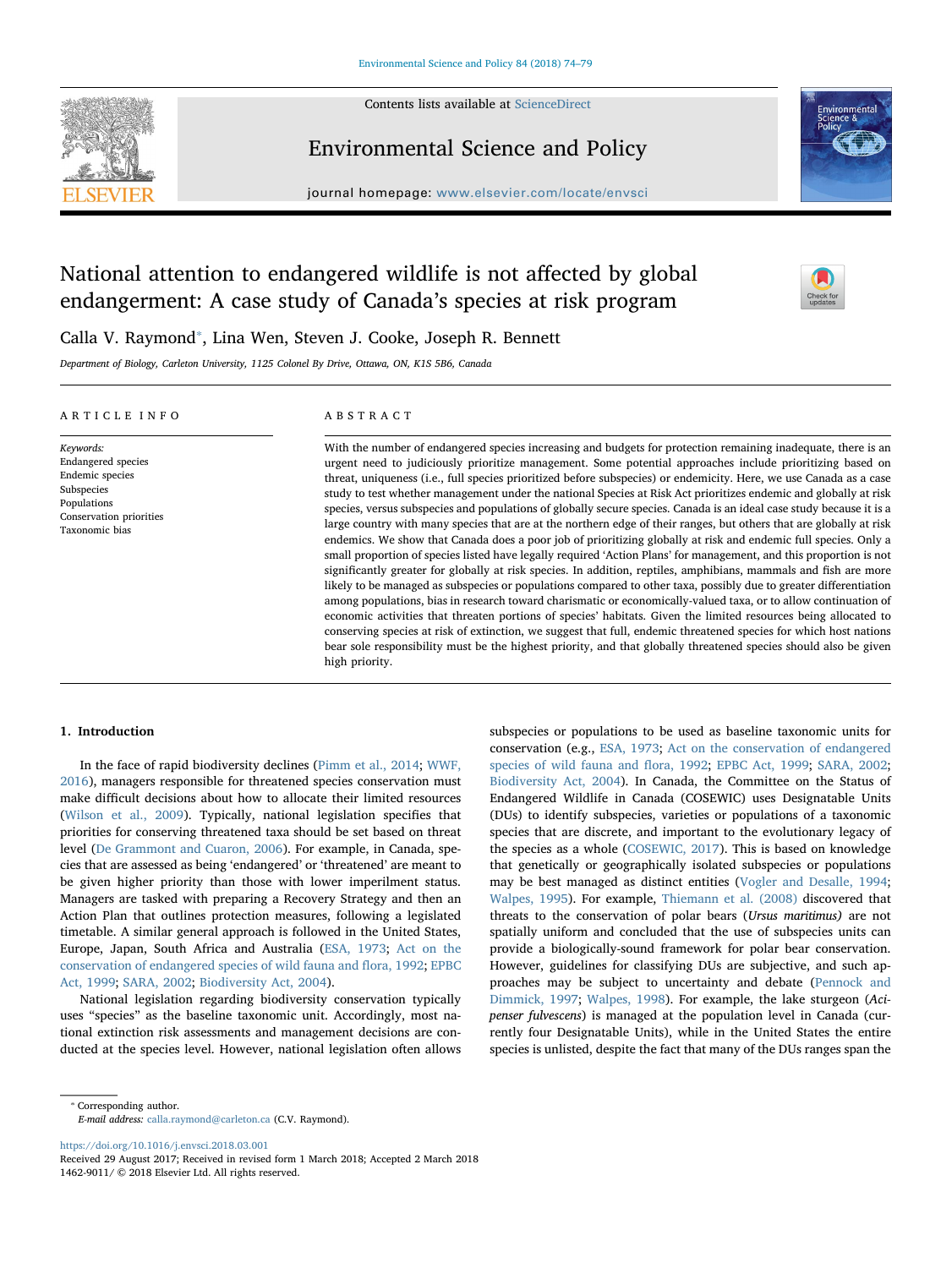#### <span id="page-1-0"></span>Table 1

Definitions of categories used in analysis.

| Globally threatened species | A species that has an IUCN designation of Critically Endangered, Endangered or Threatened, or any full species recommended by COSEWIC that<br>is endemic to Canada and therefore is threatened throughout its range                                                                                                                                                                                                           |
|-----------------------------|-------------------------------------------------------------------------------------------------------------------------------------------------------------------------------------------------------------------------------------------------------------------------------------------------------------------------------------------------------------------------------------------------------------------------------|
| <b>Endemic species</b>      | Any species that occurs exclusively in Canada. If a species was determined to be shared to any extent with another country, whether this was by<br>an overlap in range or a species which spends part of its time outside Canada due to migration it was not considered endemic. COSEWIC<br>assessment reports were reviewed to determine species range, and if there was any uncertainty ESA assessments were also consulted |
| Designatable Unit           | Species, Subspecies, variety, or geographically or genetically distinct population that may be assessed by COSEWIC, where such units are both<br>discrete and evolutionary significant                                                                                                                                                                                                                                        |
| Population<br>Subspecies    | As defined by COSEWIC, distinct subgroups in the Canadian population between which there is little demographic or genetic exchange<br>A designatable unit recognized as a subspecies by COSEWIC                                                                                                                                                                                                                               |

Canada-USA border [\(ESA, 1973](#page-4-1); [COSEWIC, 2017;](#page-4-4) [SARA, 2017](#page-5-10)).

In addition, many national conservation agencies manage species that are nationally rare but globally secure. There may be rational biological reasons for this approach. Peripheral populations at range edges may have unique local adaptations, which can allow range expansion and may provide an increased resilience to climate change ([Lenormand, 2002](#page-5-11)). However, peripheral populations can also be subject to gene swamping from core populations ([Kirkpatrick and Barton,](#page-4-5) [1997\)](#page-4-5), preventing adaptation ([Lammi et al., 1999](#page-4-6); [Hamilton and](#page-4-7) [Eckert, 2007](#page-4-7)). In addition, jurisdictions may be interested in conserving biodiversity within their boundaries, rather than globally, and thus may be motivated to conserve range-edge species that are secure elsewhere.

Given limited resources, national conservation programs either implicitly or explicitly prioritize some taxa over others. For example, in New Zealand and the Australian state of New South Wales, management agencies have openly used cost-effectiveness approaches to prioritize as many species as possible ([Joseph et al., 2009;](#page-4-8) [Biodiversity](#page-4-9) [Conservation Act, 2016\)](#page-4-9). Although North American management agencies are typically mandated to prioritize based on threat level, many species that are recognized as threatened with extinction receive little or no active management ([Findlay et al., 2009;](#page-4-10) [Mooers et al.,](#page-5-12) [2010;](#page-5-12) [Evans et al., 2016\)](#page-4-11), suggesting both limited resources and management bias [\(Mooers et al., 2010](#page-5-12); [Evans et al., 2016](#page-4-11)). Given the fact that some species are clearly being prioritized over others, it is logical that species in a jurisdiction that are globally at risk be the top priority, as their continued existence is highly dependent on effective management in this jurisdiction [\(Bennett et al., 2014](#page-4-12)). This is especially true for endemic threatened species, which are entirely dependent on effective management in the jurisdiction in which they are found. The concept of regional responsibility has been previously suggested as a criterion for prioritization ([Schmeller et al., 2008;](#page-5-13) [Gauthier et al., 2010\)](#page-4-13) but has yet to be adopted into national level endangered species legislation, although some countries do emphasize protection for endemic threatened species [\(USFWS, 1983](#page-5-14); [Bennett et al., 2014\)](#page-4-12). In Canada, COSEWIC does include these criteria when making listing and management decisions ([COSEWIC, 2010\)](#page-4-14), but this has not been incorporated into the national species at risk legislation.

Here, we use Canada as a case study to test the extent to which a national threatened species conservation program prioritizes globally threatened species, versus subspecies units. To do so, we partitioned listings for Canadian threatened species using two criteria: 1) full species status; and 2) global risk. We then tested these groups to examine actual national priorities, using advancement from recognition as 'atrisk' (i.e., 'endangered', 'threatened', or 'special concern') by the nonlegal listing body (COSEWIC) to the final stage of management planning (publication of an Action Plan) as an indicator of priority. Specifically, we ask the following question: Are globally threatened species given priority over subspecies and peripheral populations of secure species? Canada is an excellent case study for a number of reasons. First, because of the country's vast size and diverse geography, species with large ranges might often be managed as subspecies or population units, providing a larger sample size for analysis. Second, there are also sufficient endemic, globally threatened species to test whether management favours these versus other species. Assuming resources are

limited, we predicted that globally threatened full species would be the top conservation priority, and therefore would have a higher proportion of Action Plans.

#### 2. Methods

## 2.1. Data collection

We conducted our analysis in R using the 729 DUs (i.e., species, subspecies or populations) listed, or recommended to be listed, under SARA Schedule One, which provides legal protection and mandates recovery efforts ([R Development Core Team, 2016;](#page-5-15) [SARA, 2017](#page-5-10); Table S1). To be added to Schedule One, a species first must be assessed by COSEWIC, and then can only be added to the list after recommendation by the Minister of Environment and Climate Change. For Schedule One species, management stages include production of Recovery Strategies (for endangered or threatened species) or Management Plans (for species designated as 'special concern'), followed by Action Plans that dictate actual management. Our analysis assumes that production of an Action Plan for a species means that this species is given high priority, since Action Plans are the final planning stage, and dictate on-theground actions to address threats. Using information gathered from SARA ([SARA, 2017\)](#page-5-10), COSEWIC ([COSEWIC, 2017](#page-4-4)), the International Union for Conservation of Nature ([IUCN, 2016\)](#page-4-15), and US ESA [\(ESA,](#page-4-1) [1973\)](#page-4-1) websites we scored each DU for a set of eight attributes: taxonomic group, SARA classification, IUCN threat category, COSEWIC threat status category, endemicity to Canada, stage of conservation planning under SARA, whether the unit was a full species, subspecies or population and the year that unit was designated. Detailed definitions of each category can be found in [Table 1.](#page-1-0) Results are reflective of data gathered as of November, 2017.

We partitioned the 729 entries using two criteria. First subspecies and population units were separated from full species units. We then further sub-divided the full species by global risk factor. A unit was considered globally threatened if it was ranked as critically endangered, endangered or threatened by the IUCN, or if it was endemic to Canada. Endemic full species not listed by the IUCN were considered to be globally threatened if they were recommended by COSEWIC because this implies they are threatened throughout their global range (see Fig. S1 for details).

#### 2.2. Statistical analysis

To answer our primary question regarding prioritization of globally threatened species, we used Fisher's exact tests to compare the proportions of DUs with finalized Action Plans across three categories: DUs that are subspecies and populations, full species (that are not globally threatened), and full species that are globally threatened (including endemics, which, since they are considered to be at risk in their endemic ranges, we assumed to be globally threatened). Supplemental analysis treating endemics as a separate category yielded similar results to our main analysis (see supplementary material Table S3 for details).

To determine whether some DUs were more likely than others to be managed as subspecies or populations, we compared the proportions of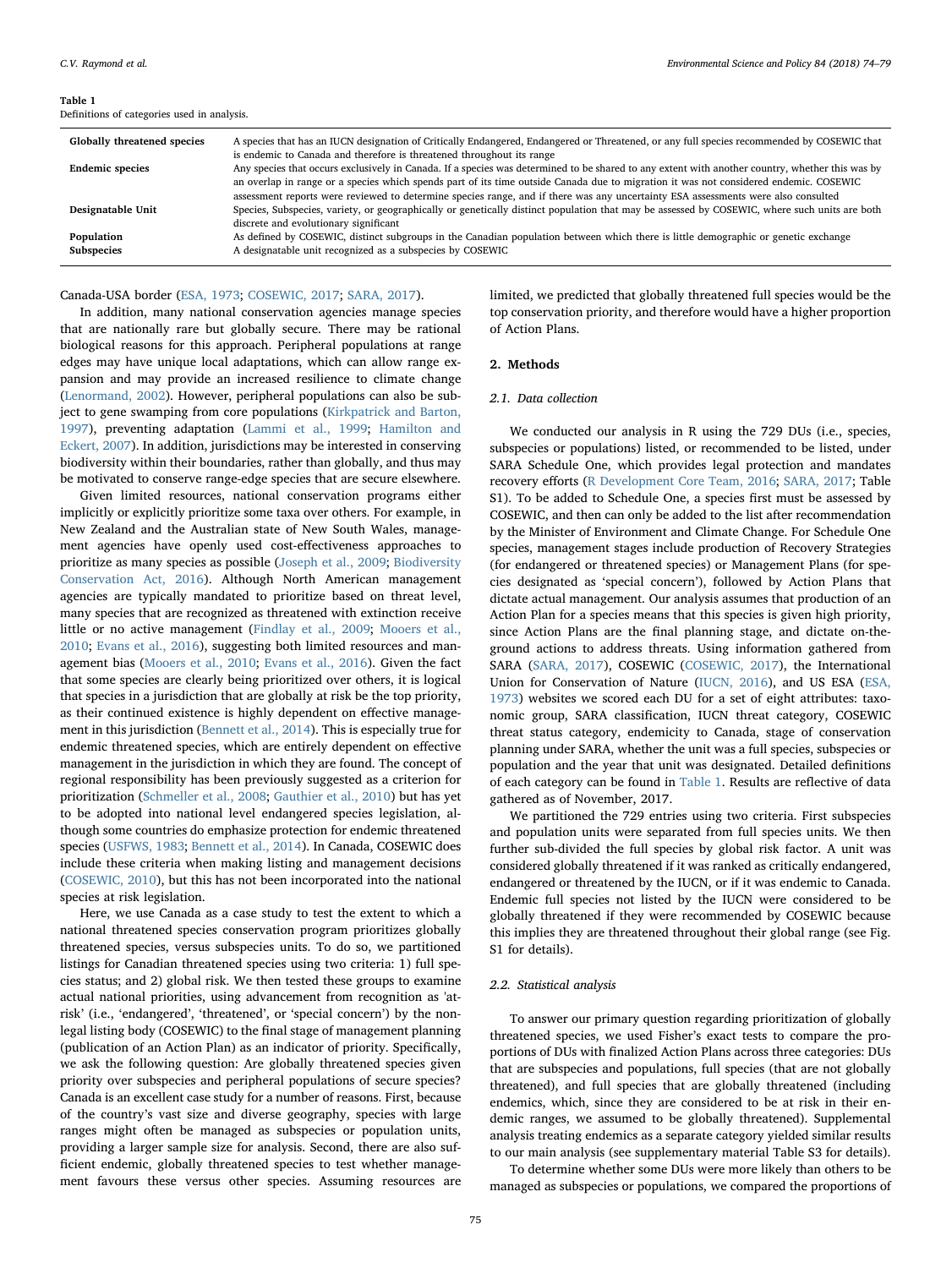subspecies units for 10 taxonomic groups (Molluscs, Amphibians, Arthropods, Birds, Fish, Lichens, Mammals, Mosses, Plants, and Reptiles) versus all other groups using Fisher's exact tests. To test for potential differences within taxonomic groups in the proportions of globally threatened full species with Action Plans, we compared the proportion of DUs with Action Plans among subspecies and population DUs, full species (that are not globally threatened), and globally threatened full species for each taxonomic group using Fisher's exact tests.

#### 3. Results

Of the 729 DUs (species, subspecies or populations) recognized as being threatened in Canada, 269 (37%) were subspecies or populations, 381 (52%) were full species that were not globally threatened, and 79 (10%) were full species considered globally threatened. Among all 729 DUs, 237 had Action Plans (33%), 128 (34%) of the full species that were not globally threatened and 31 (39%) globally threatened full species had Action Plans (34%). These proportions were not significantly different (Table S2). Fish (p =  $5.62 \times 10^{-12}$ ), amphibians (p = 0.021), reptiles (p = 0.019), and mammals (p =  $4.52 \times 10^{-9}$ ) had significantly higher proportions of subspecies DUs compared to all other taxonomic groups, while mosses ( $p = 4.97 \times 10^{-4}$ ), vascular plants ( $p = 8.5 \times 10^{-5}$ ) and molluscs ( $p = 7.56 \times 10^{-5}$ ), had significantly lower proportions of subspecies DUs [\(Fig. 1](#page-2-0)). Vascular plants also had a lower proportion of globally threatened full species than full species that are not globally threatened, compared to other taxa  $(p = 0.03)$  ([Fig. 1\)](#page-2-0).

<span id="page-2-0"></span>In each taxonomic group, the proportion of DUs with Action Plans among all units, full species, and globally threatened full species varied

considerably [\(Fig. 2](#page-3-0)). However, only one significant difference was found, partly reflecting high levels of variability and relatively small number of units in some groups (Table S2, [Fig. 2](#page-3-0)). Plants (the largest group) were the only taxonomic group to have a greater proportion of globally threatened species with Action Plans than subspecies with Action Plans (Table S2). For three taxonomic groups (amphibians, arthropods and lichens), none of the globally threatened species had Action Plans, even though they had units listed [\(Fig. 2\)](#page-3-0).

#### 4. Discussion

We found that in Canada, globally threatened species are not receiving higher priority than either subspecies or peripheral populations of globally secure species ([Fig. 2,](#page-3-0) Table S2). Indeed, 70% of the 33 full endemic species threatened in Canada do not have an Action Plan for recovery, and 24% have no federal protection under SARA, despite being listed as species at risk by COSEWIC. The majority of these species (58%) are listed as endangered or threatened. In addition, only 45% of globally threatened non-endemics have Action Plans in Canada. Although these species may have protection in other countries, it is clear that Canada is not meeting its obligation to help prevent their extinction. These results are consistent with the Canadian listing and management criteria, which do not recognize endemicity or the global status of a species as a factor in listing and management decisions ([SARA, 2002](#page-5-3); [COSEWIC, 2010\)](#page-4-14). However, they indicate that several globally threatened species are without adequate federal protection, while other populations of species that are globally secure are receiving far greater attention.

There are often sound biological reasons for conserving subspecies and peripheral populations. For example, it is common for peripheral



Fig. 1. Proportions of listing per taxon in different categories. Black bars represent the proportion of Committee on the Status of Endangered Wildlife in Canada (COSEWIC) recommendations for that taxonomic group that are subspecies. Dark grey bars represent the proportion that are full species which are not globally threatened. Light Grey bars represent the proportion of globally at risk full species. Taxonomic groups (from left to right): Lichens, Mosses, Vascular Plants, Molluscs, Arthropods, Fish, Amphibians, Reptiles, Birds, Mammals, and the total across all taxa.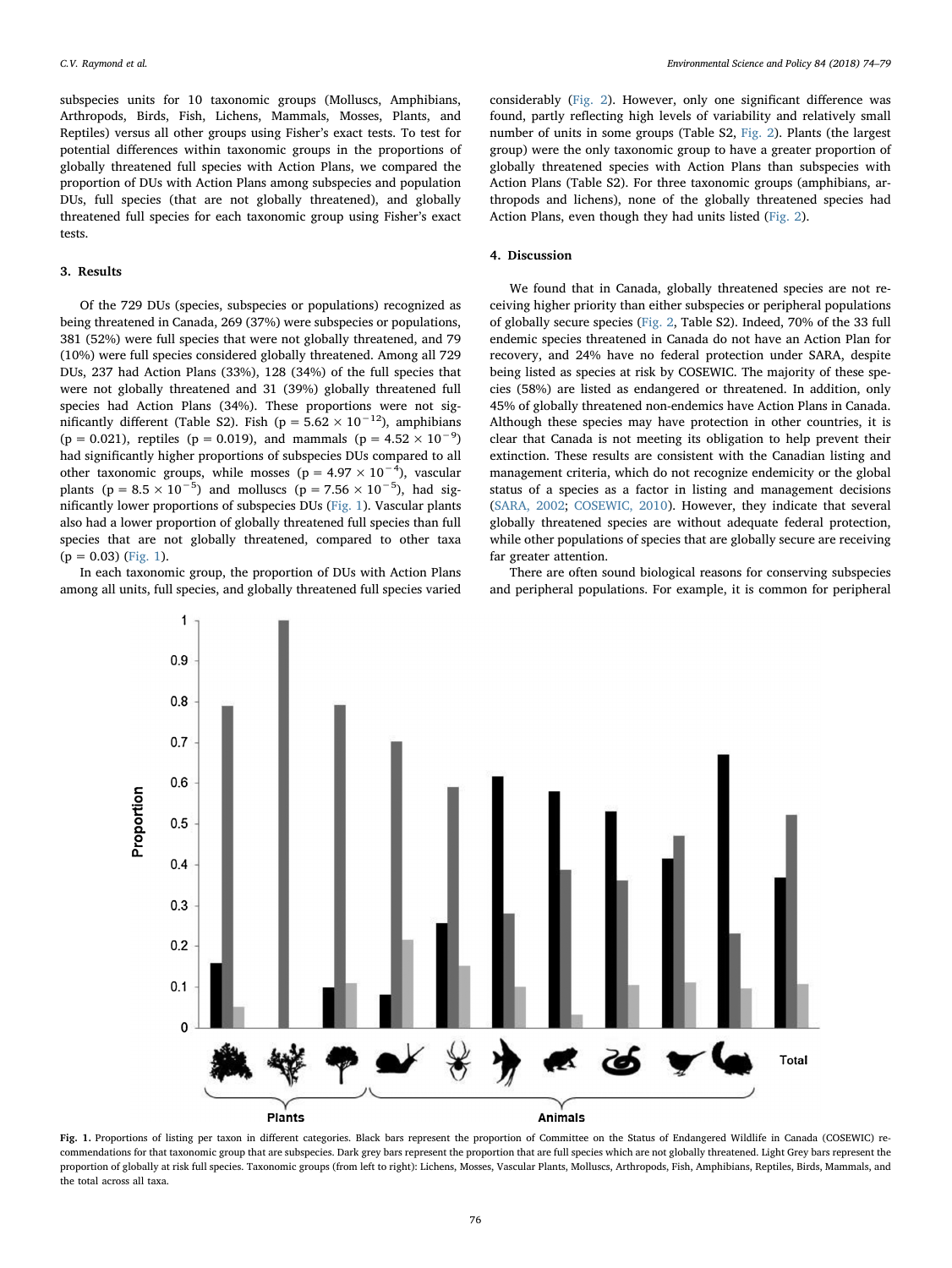<span id="page-3-0"></span>

Fig. 2. a) Proportion of total DUs recommended by the Committee on the Status of Endangered Wildlife in Canada (COSEWIC) with Action Plans; b) Proportion of DUs that are full species that are not globally threatened with Action Plans; c) Proportion of DUs that are full species and globally threatened with Action Plans. Taxonomic groups in all panels (from left to right): Lichens, Mosses, Vascular Plants, Molluscs, Arthropods, Fish, Amphibians, Reptiles, Birds, Mammals, and total across all taxa. Numbers above each bar represent the total of designated units in each category.

populations to be subject to different environmental conditions than core populations, leading to diverse genetic adaptations ([Lenormand,](#page-5-11) [2002\)](#page-5-11). The flexibility to manage such units is integral to Canada's Species at Risk Act, and more units will likely be designated as biological knowledge increases. For example, COSEWIC has voted to increase the number of Caribou (Rangifer tarandus) DUs from seven to 12, since populations are thought to exhibit a high level of diversity over a wide habitat range [\(COSEWIC, 2011;](#page-4-16) [Mee et al., 2015\)](#page-5-16). Indeed, the proportion of subspecies DUs among listed taxa appears to be increasing over time (Fig. S2). However, our data suggest that in many cases, these subspecies units and peripheral populations of globally secure species are being given high priority, while endemic and globally endangered species are neglected. It is clear from the low overall proportions of all taxonomic units with Action Plans that time and financial resources must be severely limited for management of species threatened with extinction in Canada. Given this, and that the burden of ensuring globally threatened species found in Canada do not go extinct is enshrined within Canadian Law, it is essential that such species be prioritized [\(SARA, 2002\)](#page-5-3). For example, the red mulberry (Morus rubra) is currently listed as endangered in Canada, and has an Action Plan prepared, despite the fact that the plant is common in the United States, with a range spanning most of the eastern states and extending as far south as Florida ([SARA, 2017\)](#page-5-10). In contrast, the Okanagan efferia (Efferia okanagana), a Canadian endemic species, has no Action Plan prepared to facilitate its recovery. The red mulberry and the Okanagan efferia have similar listed threats (invasive species, habitat loss and degradation) and were listed at roughly the same time (2014 and 2011, respectively), suggesting that this discrepancy may represent a taxonomic bias, or political will [\(Martín-López et al., 2009](#page-5-17)). Our results also indicate that greater proportions of amphibians, reptiles, mammals and fish are being managed as subspecies units vs. the other taxa. This

disparity could be due to several reasons, including the following: 1) these taxonomic groups tend to have larger ranges or greater distinctiveness among populations than other groups; 2) these groups receive more research and conservation attention than other groups, leading to greater recognition of distinct populations; or 3) protection of full species is often economically or politically unfeasible for some species in these groups. Greater population differentiation of dispersive organisms such as mammals, birds, amphibians and plants with seeddispersal adaptations has been noted as a contributing factor to a greater number of DUs for these groups [\(Green, 2005\)](#page-4-17). There is also considerable evidence for bias towards conservation of mammals and birds [\(Redding and Mooers, 2006](#page-5-18); [Findlay et al., 2009](#page-4-10); [Martín-López](#page-5-17) [et al., 2009;](#page-5-17) [Evans et al., 2016\)](#page-4-11), and suggestion that this bias leads to greater research attention [\(Martín-López et al., 2009](#page-5-17); [Donaldson et al.,](#page-4-18) [2016\)](#page-4-18), possibly leading to greater recognition of distinct populations. The fact that mammals and birds had a higher proportion of Action Plans relative to their proportion of total listings ([Fig. 2\)](#page-3-0), as well as previous research [\(Mooers et al., 2007, 2010](#page-5-19); Findlay [et al., 2009](#page-4-10); [McCune et al., 2013](#page-5-20); [Favaro et al., 2014;](#page-4-19) [McDevitt-Irwin et al., 2015](#page-5-21)), suggest that biases occur in listing and management of Canadian species at risk. In addition, [Findlay et al. \(2009\)](#page-4-10) found that full species were less likely to be listed if they had commercial or subsistence harvesting as an explicitly identified threat, had the federal Department of Fisheries and Oceans as a responsible authority, were generally located in Canada's North (especially in Nunavut), or were found mostly or entirely within Canada. For example, listing only one population of a fish species opposed to the entire species would allow continued commercial harvesting in parts of its range.

We note that our study is limited to national-level Canadian species at risk programs, and that some species that are not protected federally may receive provincial protection (or vice-versa). Our analysis is also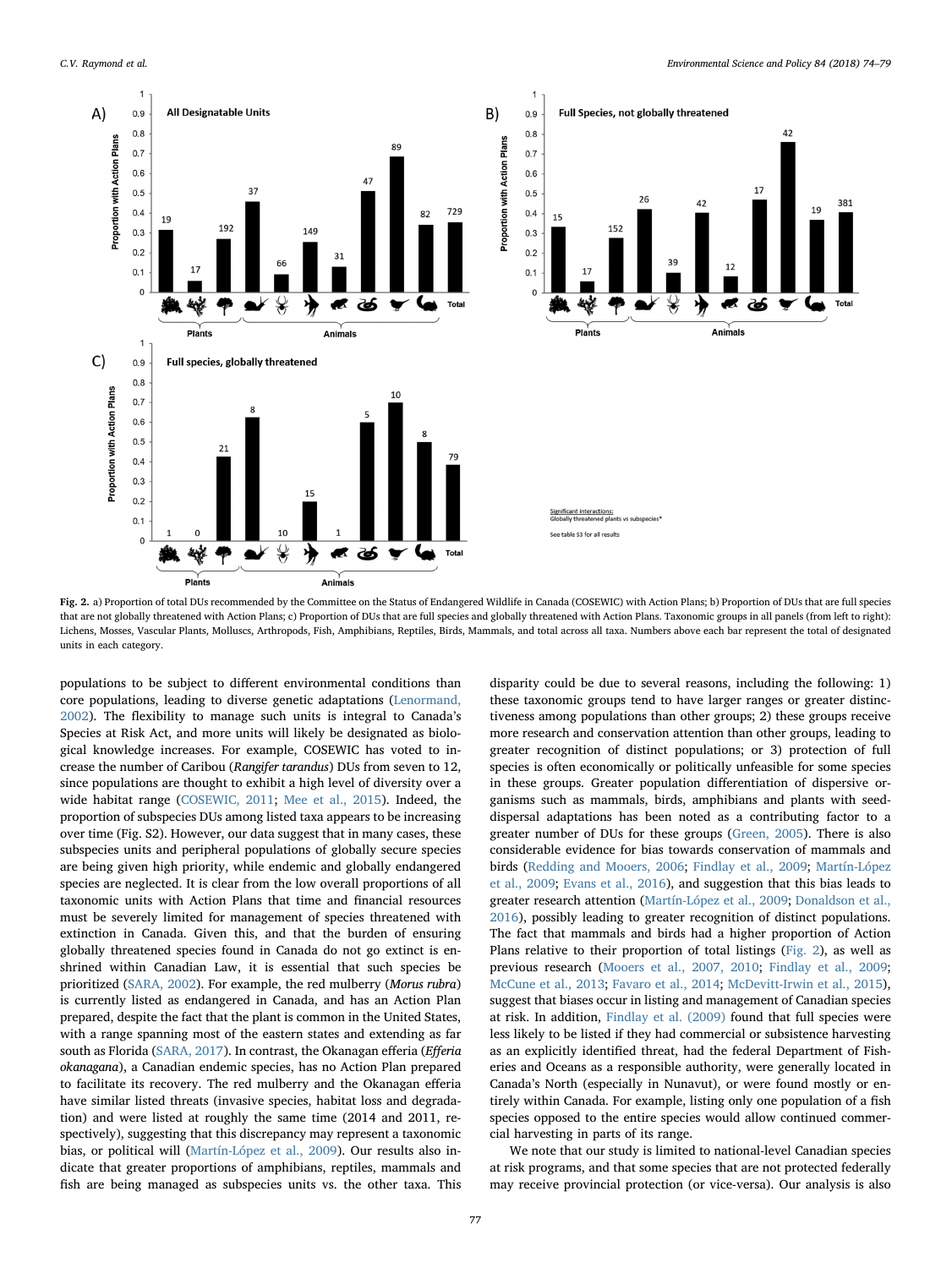focused on species-level programs, rather than landscape-focused or even international habitat conservation programs that may be necessary to conserve many species. Nonetheless, many of the multi-species Action Plans we analyzed contain management prescriptions at the landscape scale, including actions designed to benefit multiple species. For example, the Action Plan for blue, fin, sei and North Pacific right whales (Balaenoptera musculus, B. physalus, B. borealis and Eubalanea japonica) encompasses the entirety of populations found within Canadian Pacific waters [\(DFO, 2011\)](#page-4-20). Indeed, the majority of Action Plans analyzed are for multiple species (Table S4). Although we found similar results when looking at single species Action Plans separately (Table S3), the proportion of globally at risk species with single species Action Plans was marginally higher compared to full species that are not globally at risk.

In addition, we note that our analysis is based on ranking systems already in place (i.e., SARA and IUCN) and any bias in the listing process within these systems would also be reflected in our analysis of subsequent management. As theses biases have been previously documented (e.g., [Mace et al., 2008;](#page-5-22) [Findlay et al., 2009\)](#page-4-10) it suggests that our analysis may underestimate the number of globally-threatened species in Canada that remain unprotected.

#### 5. Conclusions

With the limited resources available to threatened species conservation programs, managers face the dilemma of prioritizing some species or populations over others. While there are many sound reasons for conserving subspecies units, given that resource allocation to threatened species programs appears to be severely limited in Canada ([Environment Canada, 2012](#page-4-21)) and in general (e.g., [Bottril et al., 2008](#page-4-22); [McCarthy et al., 2012](#page-5-23)), conservation programs globally must find more resources or undertake a sober evaluation of priorities. This evaluation includes deciding whether endemic and globally threatened species should be prioritized over peripheral populations of secure species. Canada offers an important perspective on this issue, due to its geographic location, as many populations may be threatened in Canada but globally secure. However, we suspect that analogous issues may exist in other jurisdictions. For example, in the USA, hundreds of threatened species remain seriously underfunded, many of which are endemics and many of which have modest funding requirements of < \$100,000 USD ([Gerber, 2016](#page-4-23)). Meanwhile, threatened populations of the Chinook salmon (Oncorhynchus tshawytscha), a species that is globally secure, received a total > \$197 million USD per year from 1998 to 2012 [\(Evans](#page-4-11) [et al., 2016](#page-4-11)). Obviously, financial requirements for recovery programs vary among species, and are important considerations in prioritization. However, we suggest that the full, endemic threatened species for which a jurisdiction bears the sole responsibility must be the highest priority, and that globally threatened species should also be given high priority.

Although SARA does not provide explicit guidance on prioritizing certain groups of species, this study as well as numerous others have confirmed that prioritization is occurring (e.g. [Mooers et al., 2007,](#page-5-19) [2010;](#page-5-19) [Findlay et al., 2009;](#page-4-10) [Favaro et al., 2014](#page-4-19); [McDevitt-Irwin et al.,](#page-5-21) [2015\)](#page-5-21). Implementing regulations that more clearly delineate prioritysetting processes, and that include endemicity as well as global risk status among priority assessment criteria for listing and management, should be considered as a potential mechanism to account for the apparently inadequate protection we found for many globally at risk species in Canada. We also recommend implementing a protocol to fasttrack globally at risk and endemic species through listing to implementation of Action Plans, especially when such species are considered to be severely threatened. Placing priority on acting quickly is essential for these species, and a pathway must be provided to minimize the bureaucratic slowdowns that have contributed to the failure to prevent extinctions elsewhere ([Martin et al., 2012](#page-5-24)).

#### Competing interest

The authors have no competing interests to declare.

#### Acknowledgements

S.J.C. and J.R.B. are funded by the Natural Sciences and Engineering Research Council of Canada (NSERC). We are grateful to P. Morrison for helpful discussions and data gathering, and to Arne Mooers and an anonymous reviewer for helpful comments.

#### Appendix A. Supplementary data

Supplementary material related to this article can be found, in the online version, at doi:<https://doi.org/10.1016/j.envsci.2018.03.001>.

#### References

- <span id="page-4-2"></span>[Act on the conservation of endangered species of wild fauna and](http://refhub.elsevier.com/S1462-9011(17)30897-3/sbref0005) flora, 1992. Government [of Japan. Ministry of the Environment. Act No. 75 of 1992.](http://refhub.elsevier.com/S1462-9011(17)30897-3/sbref0005)
- <span id="page-4-12"></span>[Bennett, J.R., Elliott, G., Mellish, B., Joseph, L.N., Tulloch, A.I.T., Probert, J.M., Di Fonzo,](http://refhub.elsevier.com/S1462-9011(17)30897-3/sbref0010) [M.I., Monks, J.M., Possingham, H.P., Maloney, R., 2014. Balancing phylogenetic](http://refhub.elsevier.com/S1462-9011(17)30897-3/sbref0010) [diversity and species numbers in conservation prioritization, using a case study of](http://refhub.elsevier.com/S1462-9011(17)30897-3/sbref0010) [threatened species in New Zealand. Biol. Conserv. 174, 47](http://refhub.elsevier.com/S1462-9011(17)30897-3/sbref0010)–54.
- <span id="page-4-9"></span>Biodiversity Conservation Act. An Act relating to the conservation of biodiversity. Government of New South Whales. Act 2016 No 63.
- <span id="page-4-22"></span>[Bottril, M.C., Joseph, L.N., Carwardine, J., Bode, M., Cook, C., Grantham, H., Kark, S.,](http://refhub.elsevier.com/S1462-9011(17)30897-3/sbref0020) [Linke, S., McDonald-Madden, E., Pressey, R.L., Walker, S., Wilson, K.A., Possingham,](http://refhub.elsevier.com/S1462-9011(17)30897-3/sbref0020) [H.P., 2008. Is conservation triage just smart decision making? Trends Ecol. Evol. 23,](http://refhub.elsevier.com/S1462-9011(17)30897-3/sbref0020) 649–[654](http://refhub.elsevier.com/S1462-9011(17)30897-3/sbref0020).
- <span id="page-4-14"></span>[COSEWIC \(Committee on the Status of Endangered Wildlife in Canada\), 2010. COSEWIC](http://refhub.elsevier.com/S1462-9011(17)30897-3/sbref0025)'s [Assessment Process and Criteria. Canadian Wildlife Service. Environment and](http://refhub.elsevier.com/S1462-9011(17)30897-3/sbref0025) [Climate Change Canada, Gatineau, Quebec.](http://refhub.elsevier.com/S1462-9011(17)30897-3/sbref0025)
- <span id="page-4-16"></span>[COSEWIC \(Committee on the Status of Endangered Wildlife in Canada\), 2011.](http://refhub.elsevier.com/S1462-9011(17)30897-3/sbref0030) [Designatable Units for Caribou \(](http://refhub.elsevier.com/S1462-9011(17)30897-3/sbref0030)Rangifer tarandus) in Canada. Canadian Wildlife [Service, Environment and Climate Change Canada, Gatineau, Quebec](http://refhub.elsevier.com/S1462-9011(17)30897-3/sbref0030).
- <span id="page-4-4"></span>[COSEWIC \(Committee on the Status of Endangered Wildlife in Canada\), 2017. COSEWIC](http://refhub.elsevier.com/S1462-9011(17)30897-3/sbref0035) [Assessment and Status Report on the Lake Sturgeon](http://refhub.elsevier.com/S1462-9011(17)30897-3/sbref0035) Acipenser fulvescens, Western [Hudson Bay Populations, Saskatchewan-Nelson River Populations, Southern Hudson](http://refhub.elsevier.com/S1462-9011(17)30897-3/sbref0035) [BayJames Bay Populations and Great Lakes-Upper St. Lawrence Populations in](http://refhub.elsevier.com/S1462-9011(17)30897-3/sbref0035) [Canada. Committee on the Status of Endangered Wildlife in Canada, Ottawa xxx +](http://refhub.elsevier.com/S1462-9011(17)30897-3/sbref0035) [153 pp.](http://refhub.elsevier.com/S1462-9011(17)30897-3/sbref0035)
- <span id="page-4-0"></span>[De Grammont, C.P., Cuaron, A.D., 2006. An evaluation of threatened species categor](http://refhub.elsevier.com/S1462-9011(17)30897-3/sbref0040)[ization systems used on the American continent. Conserv. Biol. 20, 14](http://refhub.elsevier.com/S1462-9011(17)30897-3/sbref0040)–27.
- <span id="page-4-20"></span>[DFO \(Department of Fisheries and Oceans\), 2011. Action Plan for Blue, Fin, Sei and North](http://refhub.elsevier.com/S1462-9011(17)30897-3/sbref0045) Pacific Right Whales ([Balaenoptera Musculus, B.physalus, B. borealis and Eubalanea](http://refhub.elsevier.com/S1462-9011(17)30897-3/sbref0045) japonica) in Canadian Pacifi[c Waters. Government of Canada, Ottawa, Ontario.](http://refhub.elsevier.com/S1462-9011(17)30897-3/sbref0045)
- <span id="page-4-18"></span>[Donaldson, M.R., Burnett, N.J., Braun, D.C., Suski, C.D., Hinch, S.G., Cooke, S.J., Kerr,](http://refhub.elsevier.com/S1462-9011(17)30897-3/sbref0050) [J.T., 2016. Taxonomic bias and international biodiversity conservation research.](http://refhub.elsevier.com/S1462-9011(17)30897-3/sbref0050) [FACETS 1, 105](http://refhub.elsevier.com/S1462-9011(17)30897-3/sbref0050)–113.
- <span id="page-4-21"></span>[Environment Canada, 2012. Evaluation of Programs and Activities in Support of the](http://refhub.elsevier.com/S1462-9011(17)30897-3/sbref0055) [Species at Risk Act. Government of Canada, Ottawa, Ontario.](http://refhub.elsevier.com/S1462-9011(17)30897-3/sbref0055)
- <span id="page-4-1"></span>[ESA \(Endangered Species Act\), 1973. Endangered Species Act of 1973. 16 U.S.C. 1531-](http://refhub.elsevier.com/S1462-9011(17)30897-3/sbref0060) [1544, 87 Stat. 884. U.S. Government Printing O](http://refhub.elsevier.com/S1462-9011(17)30897-3/sbref0060)ffice, Washington, D.C.
- <span id="page-4-3"></span>EPBC Act (Environment Protection and Biodiversity Conservation Act 1999). Act No. 91 of 1999. Government of Australia.
- <span id="page-4-11"></span>[Evans, D.M., Che-Castaldo, J.P., Crouse, D., Davis, D.W., Niell, R.E., Flather, C.H., Kipp](http://refhub.elsevier.com/S1462-9011(17)30897-3/sbref0070) [Frohlich, R., Goble, D.D., Li, Y.W., Male, T.D., Master, L.L., Moskwik, M.P., Neel,](http://refhub.elsevier.com/S1462-9011(17)30897-3/sbref0070) [M.C., Noon, B.R., Parmesan, C., Schwartz, M.W., Scott, M.J., Williams, B.K., 2016.](http://refhub.elsevier.com/S1462-9011(17)30897-3/sbref0070) [Species Recovery in the United States: Increasing the E](http://refhub.elsevier.com/S1462-9011(17)30897-3/sbref0070)ffectiveness of the Endangered [Species Act. Issues in Ecology. Report 20, Winter](http://refhub.elsevier.com/S1462-9011(17)30897-3/sbref0070).
- <span id="page-4-19"></span>[Favaro, B., Clarr, D.C., Fox, C.H., Freshwater, C., Holden, J.J., Roberts, A., 2014. Trends](http://refhub.elsevier.com/S1462-9011(17)30897-3/sbref0075) [in extinction risk for imperiled species in Canada. PloS One 9, e113118](http://refhub.elsevier.com/S1462-9011(17)30897-3/sbref0075).
- <span id="page-4-10"></span>[Findlay, C.S., Elgie, S., Giles, B., Burr, L., 2009. Species listing under Canada](http://refhub.elsevier.com/S1462-9011(17)30897-3/sbref0080)'s species at [risk act. Conserv. Biol. 23, 1609](http://refhub.elsevier.com/S1462-9011(17)30897-3/sbref0080)–1617.
- <span id="page-4-13"></span>[Gauthier, P., Debussche, M., Thomphson, J.D., 2010. Regional priority setting for rare](http://refhub.elsevier.com/S1462-9011(17)30897-3/sbref0085) [species based on a method combining three criteria. Biol. Conserv. 143, 1501](http://refhub.elsevier.com/S1462-9011(17)30897-3/sbref0085)–1509.
- <span id="page-4-23"></span>[Gerber, L.R., 2016. Conservation triage or injurious neglect in endangered species re](http://refhub.elsevier.com/S1462-9011(17)30897-3/sbref0090)[covery. Proc. Natl. Acad. Sci. 113, 3563](http://refhub.elsevier.com/S1462-9011(17)30897-3/sbref0090)–3566.
- <span id="page-4-17"></span>[Green, D.M., 2005. Designatable units for status assessment of endangered species.](http://refhub.elsevier.com/S1462-9011(17)30897-3/sbref0095) [Conserv. Biol. 19, 1813](http://refhub.elsevier.com/S1462-9011(17)30897-3/sbref0095)–1820.
- <span id="page-4-7"></span>Hamilton, [J.A., Eckert, C.G., 2007. Population genetic consequences of geographic dis](http://refhub.elsevier.com/S1462-9011(17)30897-3/sbref0100)[junction: a prairie plant isolated on great lakes alvars. Mol. Ecol. 16, 1649](http://refhub.elsevier.com/S1462-9011(17)30897-3/sbref0100)–1660.
- <span id="page-4-15"></span>[IUCN \(International Union for Conservation of Nature\), 2016. The IUCN Red List of](http://refhub.elsevier.com/S1462-9011(17)30897-3/sbref0105) [Threatened Species. Version 2016-3.](http://refhub.elsevier.com/S1462-9011(17)30897-3/sbref0105)
- <span id="page-4-8"></span>[Joseph, L.N., Maloney, R.F., Possingham, H.P., 2009. Optimal allocation of resources](http://refhub.elsevier.com/S1462-9011(17)30897-3/sbref0110) [among threatened species: a project prioritization protocol. Conserv. Biol. 23,](http://refhub.elsevier.com/S1462-9011(17)30897-3/sbref0110) 328–[338](http://refhub.elsevier.com/S1462-9011(17)30897-3/sbref0110).

<span id="page-4-6"></span><span id="page-4-5"></span>[Kirkpatrick, M., Barton, N.H., 1997. Evolution of a species](http://refhub.elsevier.com/S1462-9011(17)30897-3/sbref0115)' range. Am. Nat. 150, 1–23. [Lammi, A., Siikamaki, P., Mustajarvi, K., 1999. Genetic diversity, population size, and](http://refhub.elsevier.com/S1462-9011(17)30897-3/sbref0120)